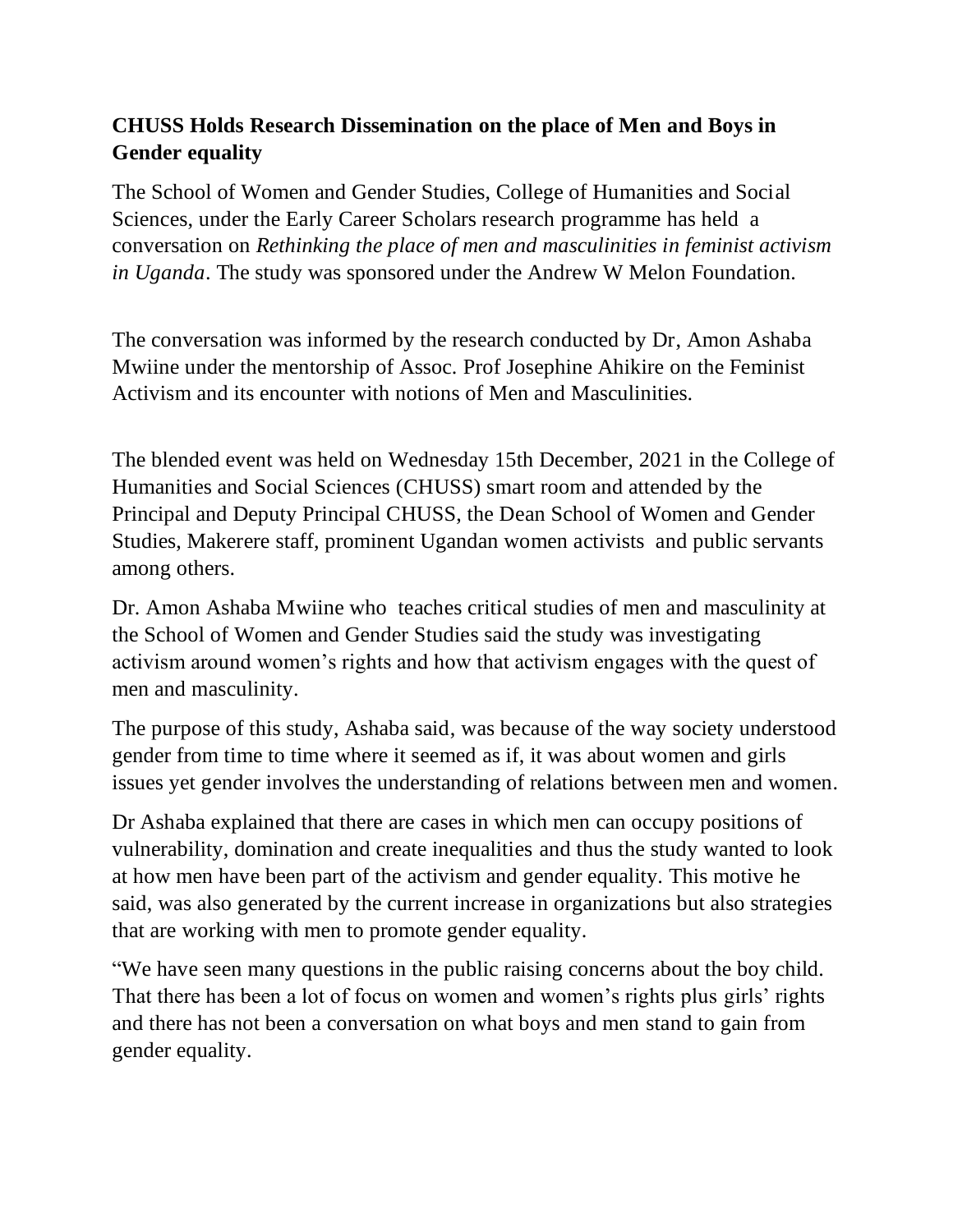So we wanted to look at the place of men in gender equality and what we have found out is that, men's behaviors and practices are not universal as we tend to represent it. We tend to think that men represent power and privilege and that they cannot be vulnerable and disadvantaged but we have seen many cases where men have found themselves at a disadvantage either not knowing how to contribute to gender equality or occupying the positions of vulnerability", Dr Ashaba reported.

Dr. Ashaba gave an example of COVID - 19 and the lockdown plus the kind of stress that was put on men when the public was closed and told to stay at home.

"It was a very big struggle, we also met cases where women in the household would be telling men "*baako gyogenda"* meaning, "also have somewhere to go", So it is as if men are never expected to stay in a home. So we wanted to look at what the role of men could be in promoting gender equality whether they are working with women or it involves seeing the experience of men just like we have seen with women and girls".

The study gives two major recommendations. From the academia, the study recommends the need to start researching about gender by looking at both men and women experiences.

Currently Dr. Ashaba said, there is a strong concern on girls who stayed out of school during COVID -19 lock down with no mention about what the boys could be going through.

Dr. Ashaba noted that it may be a bigger assumption that boys are better, but if academia went into research about gender and looked at both men and women, it would be easy to know where the problem and disadvantage is and respond to that rather than assuming and focusing on girls as ones in the position of disadvantage.

The other study recommendation is to create awareness and training amongst men to make sure that gender trainings that are given are not necessarily focusing on women because while a man is expected to change and be a good man, he needs to know how he will be able to be positive and benefit from gender equality.

"Otherwise, if certain activism expects me to be forward looking and progressive man, but the only knowledge I have with me is what culture teaches what a man should be, physical, aggressive and etc. I may not have the knowledge of the other alternative ways of being a progressive man.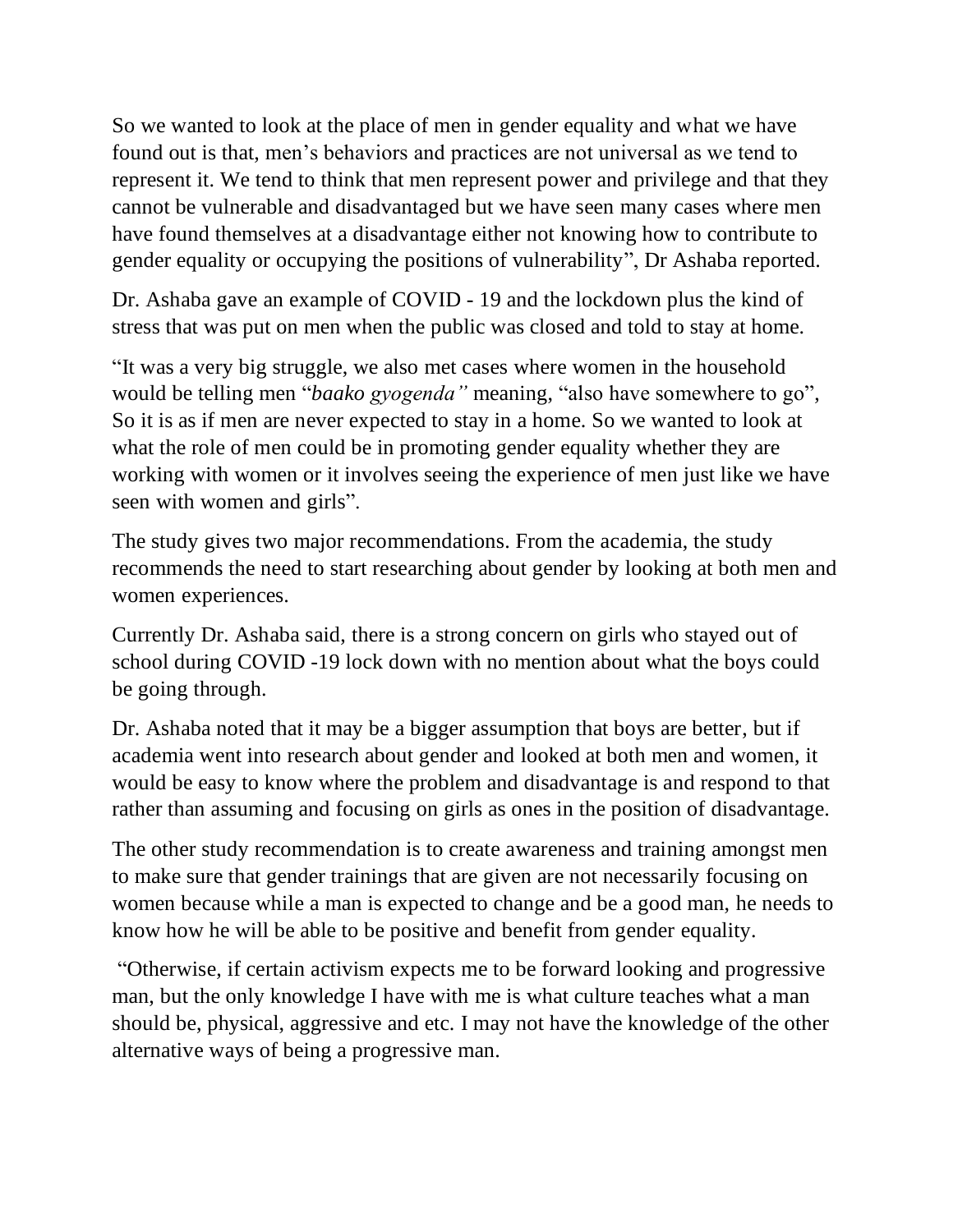We have seen cases of men who show progressive behavior challenged by fellow men, they are laughed at. We want to create a comfortable position in which trainings and gender can involve men so that they can know what inequality means, how it comes about and how to challenge it", Dr. Ashaba said.

Dr. Ashaba also said there is that general thought that because men hold a certain position of power in the household, they are the ones at the end of persuading violence but, they do also receive the violence and because of that general expectation it becomes hard for them to open up.

"So what we are saying here while we are interested in interrogating domestic violence for instance is that, let us be open and ask what falls and kind of violence are happening in this society, who is experiencing it and why rather than go with the minor and ask which woman has experienced domestic violence because the assumption that men cannot experience violence may also stop them from reporting it whenever it happens",

The Principal CHUSS Prof. Josephine Ahikire who is also Dr. Ashaba's mentor expressed gratitude that the people who have participated in the college best projects especially the early career scholars have been able to execute projects and through the research endeavors have made impact on the scholarship.

Prof. Ahikire said the argument behind early career scholarships was that when people finish their PhD's they remain in abeyance as if they are not arriving or leaving and this gives a boost in creating a contribution of the generation of African scholars.

She thanked the Dean for promoting scholarships at the school level and also thanked the project team, Dr. Julius Kikooma, Dr. Edgar Nabutanyi and Dr. Lewis Mugumya for having supported the scholars in all possible ways, implementing and perusing through scholarship endeavors in a timely manner.

Prof. Ahikire said her first encounter on the issue of masculinities on this project and the need to think critically was when she worked on post war northern Uganda where a broad majority of men were socially displaced and when they did a study on domestic violence and encountered for the very first time the prominent role of male champions from where Ashaba derived his PhD thesis and argument.

Ahikire said the journey has been long since around 2014 and until now Dr. Amon got an opportunity to deepen his thoughts on critical masculinities hence this project.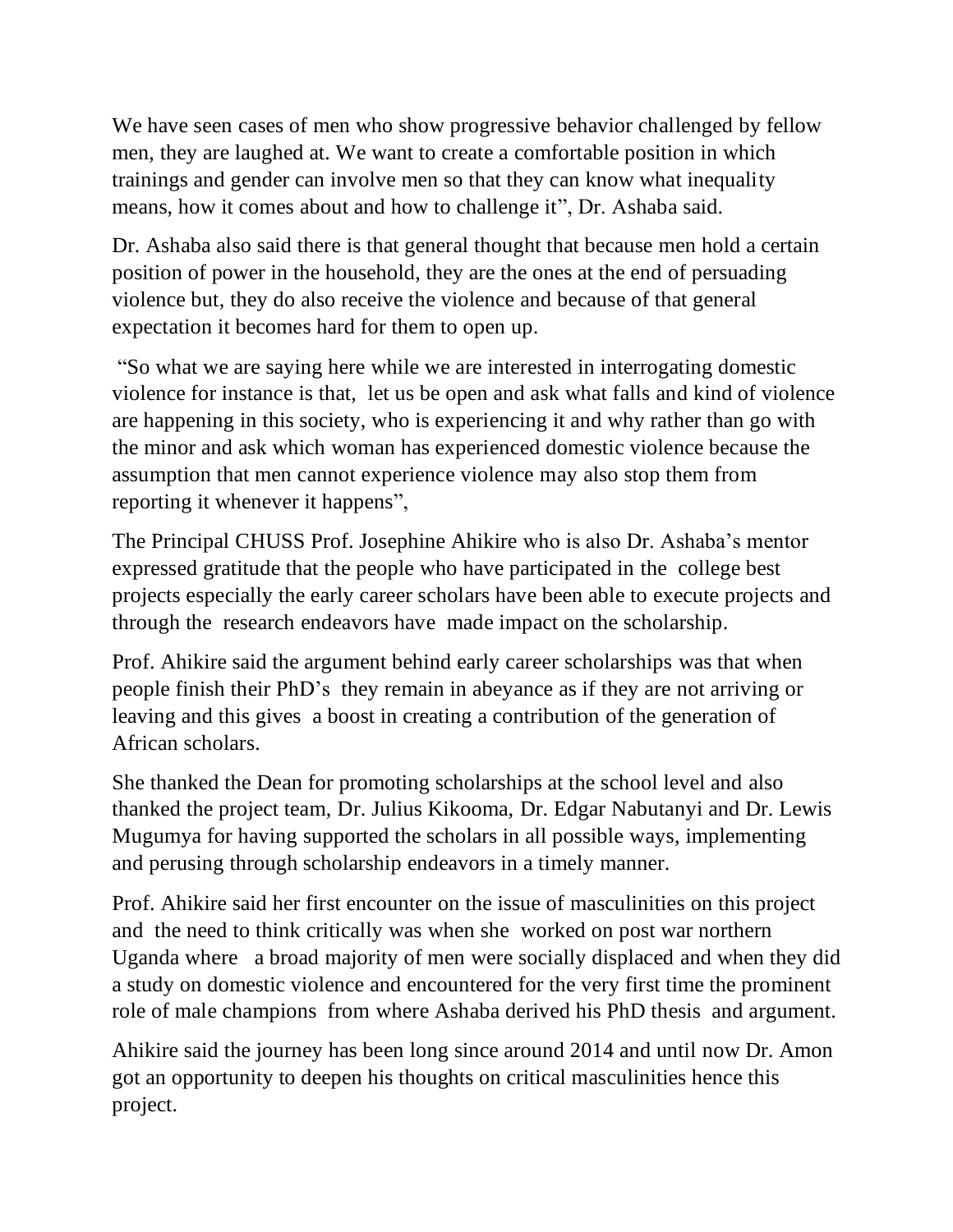"So as scholars there is need to actually constantly question and problematize what it is that we are dealing with. So as a college, we are really gratified and would like to see more publications coming up.

I would like to thank Dr. Amon Mwine for the multiple spaces that he has taken this work and the kinds of arguments that have enriched this work. He has spread the wings deep and wide and that's what exactly we are looking at in terms of supporting scholarships of early career".

The Dean School of Women and Gender Studies Dr. Sarah Ssali described the conversation as great and one that is going to farther the discussion and the role of the school of women and gender studies not only in Makerere university but also in the academy and in Africa and globally.

Dr. Ssali said, the school and the discipline of gender studies has come a long way noting that as the university celebrates 100 years, the school is also celebrating 30 years of growing from an initial focus on women in development to gender and development, moving from the inclusion of women to focus on power relations and right now to a level focusing on institutional drivers of gender inequality.

She reported that there are different research themes or groups around the issue of identities, norms, culture and many things because of the realization that beyond the inclusion of women and focus of power relations between males and females, is a whole structural platform that makes these kinds of behaviors predictable and reinforces their occurrence.

"So, on the issue of identities, we are here today to look deeper into masculinities and to focus on the place of men in feminist activism. We have also moved from the level where men were seen as the violators to now a point where we think actually men would be allies and as we are coming to discuss today with Dr. Amon Mwiine, we shall be asking how then do we develop critical relationship between females and males so as to combat gender inequality in the different ways in which it manifests", The Dean said.

She said the college has a number of grants that are capacity building in nature, for PhD students, post docs and for early career researchers like those who have recently received there PhDs like Dr. Ashaba Amon.

She thanked the leadership of the college for making this possible and Prof. Josephine Ahikire for mentoring Dr. Ashaba and for the good stewardship of the college as well as the staff managing the Andrew W Melon scholarship.